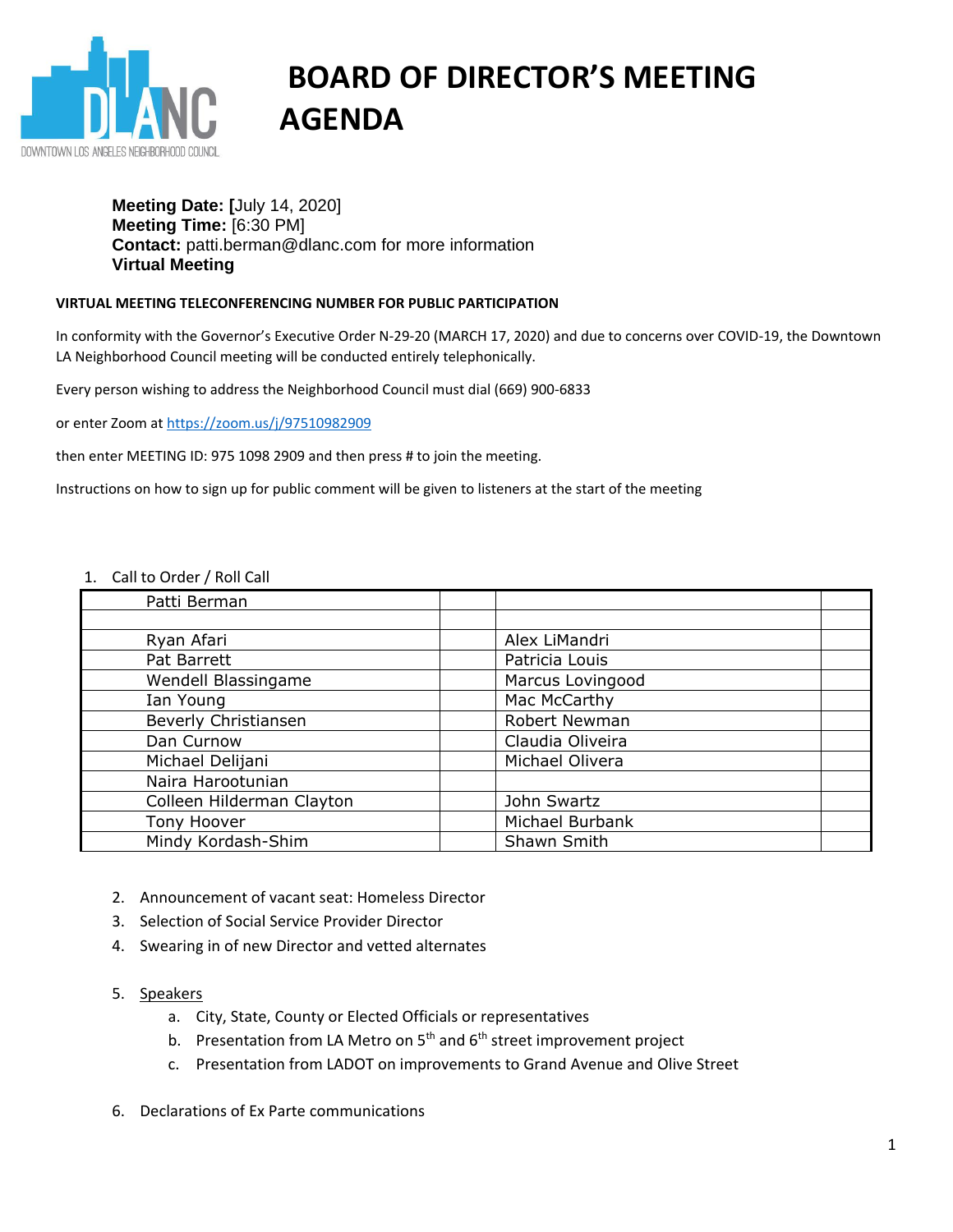7. General Public Comment - The public is requested dial \*9, when prompted by the presiding officer, to address the Board on any agenda item before the Board takes an action on an item. Comments from the public on agenda items will be heard only when the respective item is being considered. Comments from the public on other matters not appearing on the agenda that are within the Board's jurisdiction will be heard during the General Public Comment period. Please note that under the Brown Act, the Board is prevented from acting on a matter that you bring to its attention during the General Public Comment period; however, the issue raised by a member of the public may become the subject of a future Board meeting. Public comments are limited to two minutes per speaker with a total time of ten minutes. (The chair, depending on number of speakers and time considerations, may change these parameters.)

## 8. Administrative Motions:

- a. **MOTION: The Board shall approve the Minutes from 06-2020**
- b. **MOTION: The DLANC Board shall approve the June 2020 Monthly Expenditure Report**
- 9. President's Report
	- a. Budget Committee and expenditures
	- b. Response letters
- 10. Consent Calendar: \*\*
	- a. None
- 11. Liaison Reports
- 12. Old Business
	- a. NONE
- 13. New Business [All items possible for discussion and possible action]
	- a. Financial:
		- **i. MOTION: The Board will re-approve a reimbursement for Claudia Oliveira in the amount of \$80.04 for out of pocket expenditures associated with the Skid Row Job Fair. Monies to come out of the Outreach budget line item.**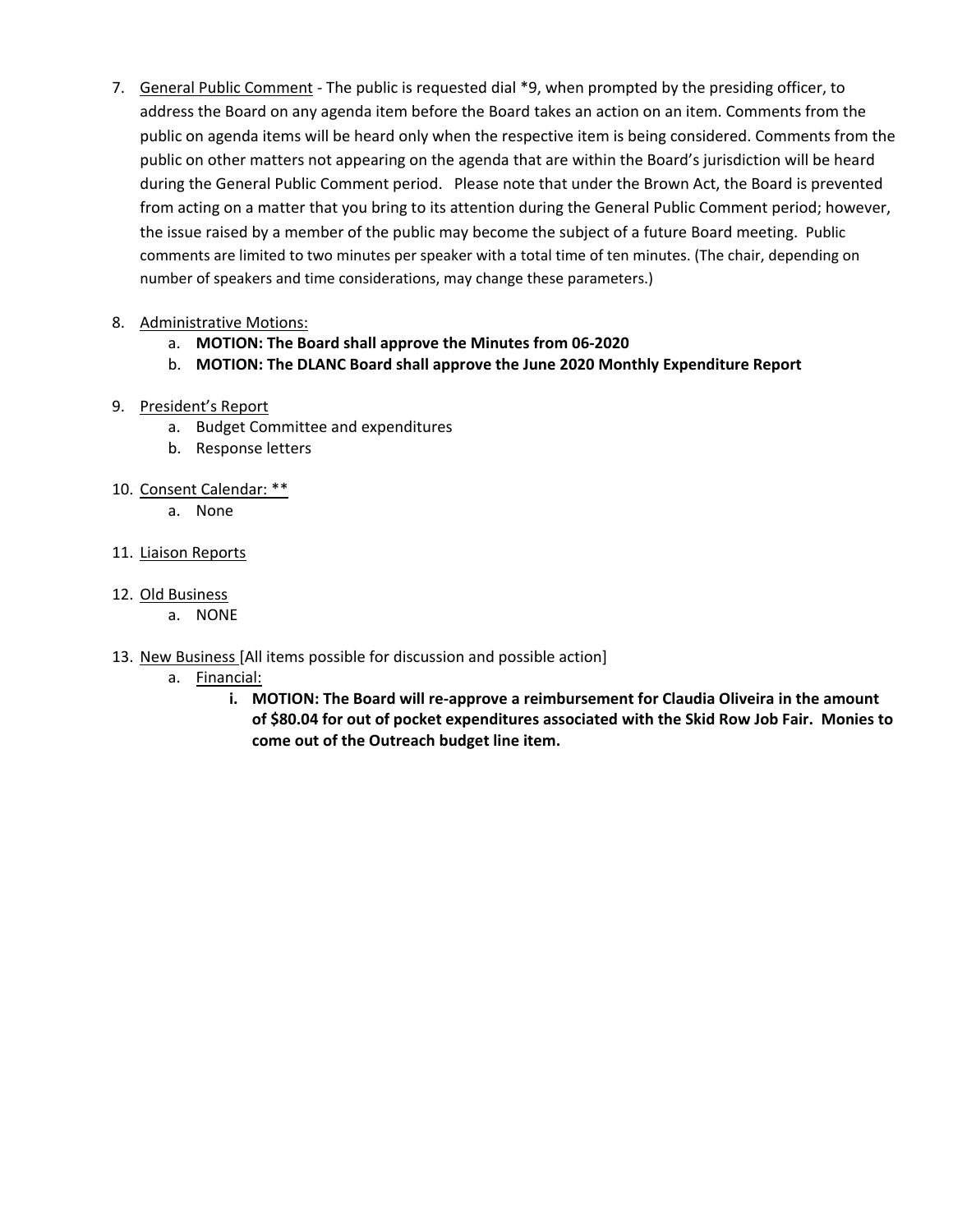- b. Planning and Land Use Committee (all letters are in the packet) CUB letters of support will be sent to the Los Angeles City Department of Planning, Office of Zoning Administration, unless otherwise noted in item.
	- i. **Case Number:** ZA-2020-1556-CUB

**Project Location:** 1120 S Grand (South Park Pharmacy)

**Project Description:** A Conditional Use Permit to allow the sale and dispensing of beer and wine for on-site and off-site consumption in conjunction with a proposed 4,061 sq. ft. pharmacy/café including 3,418 sq. ft. marketplace/pharmacy, a 643 sq. ft. café with 10 indoor seats, and an uncovered 440 sq. ft. outdoor patio with 10 seats in the [Q]R5-4D-O zone.

**Project Request:** Pursuant to Los Angeles Municipal Code ("LAMC") Section 12.24-W,1: a Conditional Use Permit to allow the sale and dispensing of beer and wine for on-site and off-site consumption in conjunction with a proposed 4,061 sq. ft. pharmacy/café including a 3,418 sq. ft. marketplace/pharmacy, a 643 sq. ft. café with 10 indoor seats, and an uncovered 440 sq. ft. outdoor patio with 10 seats in the [Q]R5-4D-O zone.

**MOTION: The DLANC Board shall submit a letter of support for the Applicant's request in Planning Case No. ZA-2020-1556-CUB. Support is conditioned on the following: (a) Owner/Operator will come back and present to PLUC should owner/operator change; (b) storefronts of ground floor retail retain transparency at all times to allow for eyes on the street and pedestrian safety; c) any amplified or outdoor noise shall be mitigated such that it will remain in compliance with the LA Noise Ordinance.**

(PLUC Vote Count: Yes: 8, No: 0, Abstention: 0; Absent: 3, Recused: 0)

#### ii. **Case Number:** ZA 2020-2687 MPA

**Project Location:** 868 S Olive (Cognoscenti Coffee) **Project Description:** Sale of beer & wine for on-site consumption and ancillary off-site consumption at an existing cafe.

**Project Request:** Master Plan Approval (under master case ZA 2013-1013 MCUP ZV SPR) to allow sale of beer & wine for on-site consumption and ancillary off-site consumption at an existing cafe.

**MOTION: The DLANC Board shall submit a letter of support for the Applicant's request in Planning Case No. ZA 2020-2687 MPA. Support is conditioned on the following: (a) Owner/Operator will come back and present to PLUC should owner/operator change; (b) storefronts of ground floor retail retain transparency at all times to allow for eyes on the street and pedestrian safety; (c) any amplified or outdoor noise shall be mitigated such that it will remain in compliance with the LA Noise Ordinance.**

(PLUC Vote Count: Yes: 8, No: 0, Abstention: 0; Absent: 3, Recused: 0)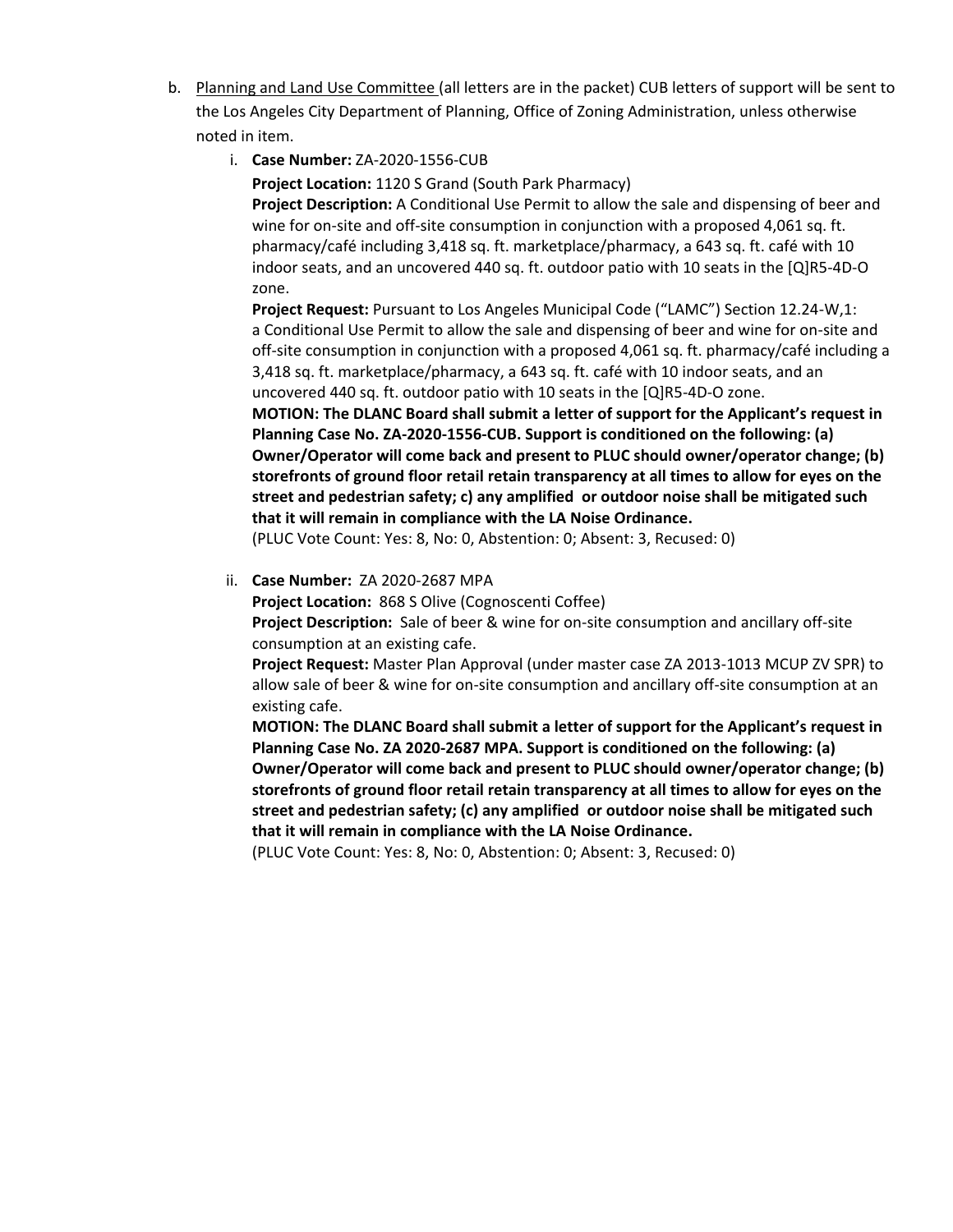iii. **Case Number:** CPC‐2020‐1931‐SN, ENV‐2020‐1935‐EIR

**Project Location:** 100 S Grand (The Grand – Sign District)

**Project Description:** The Grand Avenue Project is a multi-phase, mixed-use development project that includes: (1) development of five parcels, referred to as Parcels Q, W-1, W-2, L and M-2; (2) the now completed 16-acre Grand Park that connects Los Angeles' City Hall to Grand Avenue; and (3) streetscape improvements along Grand Avenue between Fifth Street and Cesar E. Chavez Avenue. The Project Entitlement Request, as described below, applies only to Parcel Q, which is an approximate 1.6 million square foot mixed-use development including approximately 176,000 square feet of leasable retail area, 436 residential units, 89 of which are affordable rate units (85% below 50 AMI and 15% below 40% AMI), and 309 hotel rooms.

**Project Request:** We request that DLANC approve a resolution to support the proposed establishment of a Supplemental Sign District, consistent with the Project's Sign Plan, pursuant to the City Council's November 26, 2019 motion initiating a legislative action, as authorized by Los Angeles Municipal Code Sections 12.32.C.2 and 13.11.

**MOTION: The DLANC Board shall approve the recommended revisions, as follows: The Planning and Land Use Committee recommends that DLANC submit a letter of support for the Applicant's request in Planning Case No. CPC‐2020‐1931‐SN, ENV‐2020‐1935‐EIR. Support is conditioned on the following: (a) digital displays for off-site commercial advertising on the building's public street-facing elevations are limited to two signs on the northeast corner of the building facing 1st and Olive streets, depicted as "LA Phil" signs in image 14 of the presentation submitted to the PLUC committee; (b) any additional signage denoted as "cultural venue signage" on the public street-facing elevations to be limited to non-profit organizations' signage. These requested restrictions only apply to the building exterior, public street-facing elevations and do not apply to the following: digital wayfinding signage or kiosks within the building or on the building's non-public street facing elevations, and off-site signage.**

(PLUC Vote Count: Yes: 6, No: 0, Abstention: 0; Absent: 2, Recused: 2)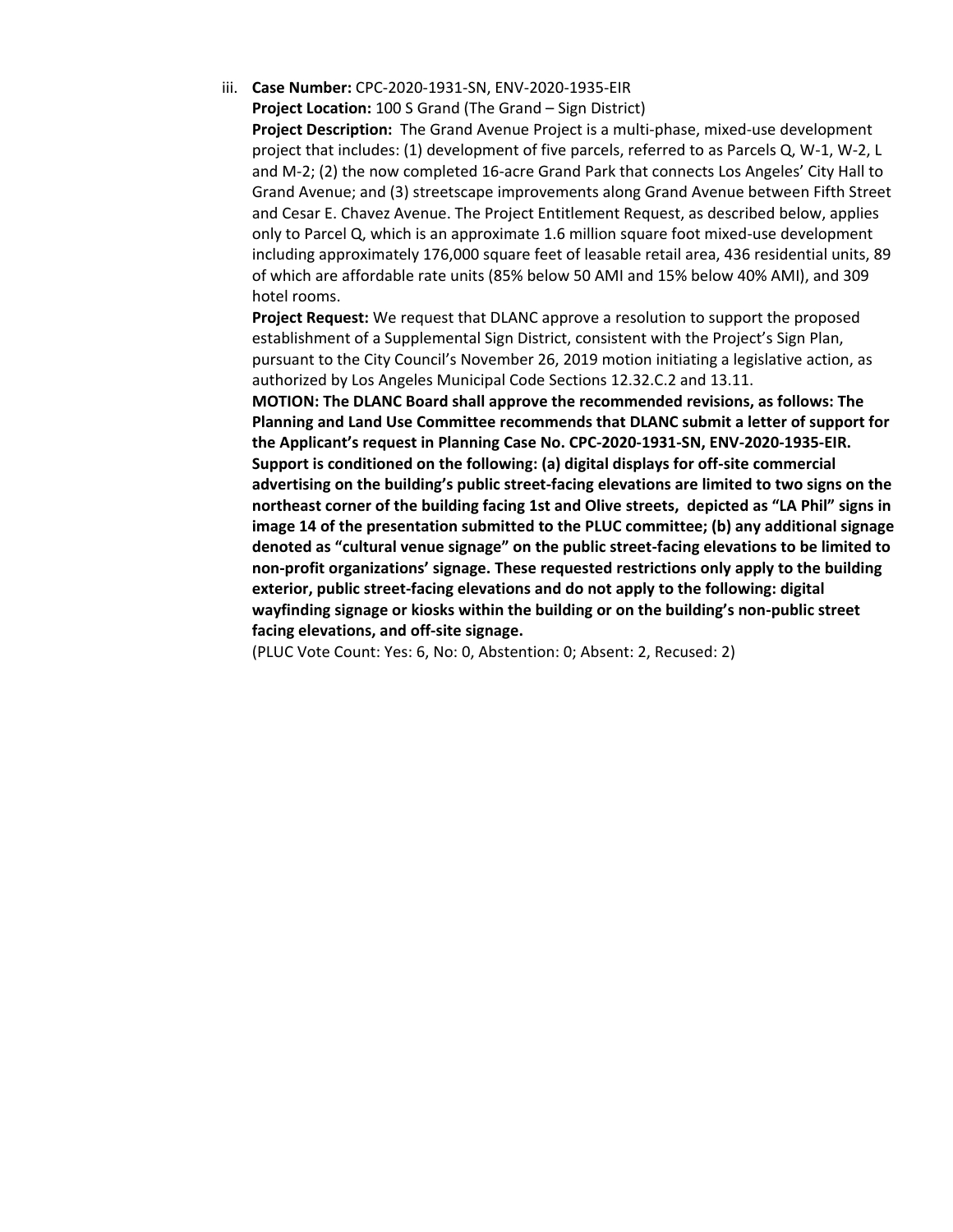iv. **Case Number:** ZA-2020-1966-CUB

**Project Location:** 330 S HOPE #223 (Shake Shack)

**Project Description:** Beer and wine sales in conjunction with the operation of a new full service 1,070 sq. ft. restaurant with 14 seats and a 1,176 sq. ft. outdoor patio with 52 seats for a total of 2,246 square-feet and 66 seats.

**Project Request:** A new Conditional Use Permit to allow the sale and dispensing of beer and wine only for on-site consumption in conjunction with a new 1,070 sq. ft. restaurant with 14 seats and a 1,176 sq. ft. outdoor patio with 52 seats for a total of 2,246 square-feet and 66 seats. Proposed hours of operation are from 6:00 a.m. to 2:00 a.m. daily in the C2-4D zone. **MOTION: The DLANC Board shall submit a letter of support for the Applicant's request in Planning Case No. ZA-2020-1966-CUB. Support is conditioned on the following: (a) Owner/Operator will come back and present to PLUC should owner/operator change; (b) (b) storefronts of ground floor retail retain transparency at all times to allow for eyes on the street and pedestrian safety; (c) any amplified or outdoor noise shall be mitigated such that it will remain in compliance with the LA Noise Ordinance.** (PLUC Vote Count: Yes: 8, No: 0, Abstention: 0; Absent: 3, Recused: 0)

v. **Case Number:** ZA-2020-1964-CUB

**Project Location:** 330 S HOPE #217 (Strings of Life)

**Project Description:** Alcohol sales in in conjunction with the operation of a new full service restaurant with 1,850 square feet and 37 seats indoor and a 1,100 sq. ft., 103-seat outdoor patio for a total of 2,950 square-feet and 140 seats.

**Project Request:** A new Conditional Use Permit to allow the sale and dispensing of a full line of alcoholic beverages for on-site consumption in conjunction with a restaurant with 1,850 square feet and 37 seats indoor and a 1,100 sq. ft., 103-seat outdoor patio for a total of 2,950 square-feet and 140 seats. Proposed hours of operation are from 6:00 a.m. to 2:00 a.m. daily in the C2-4D zone.

**MOTION: The DLANC Board shall submit a letter of support for the Applicant's request in Planning Case No. ZA-2020-1964-CUB. Support is conditioned on the following: (a) Owner/Operator will come back and present to PLUC should owner/operator change; (b) storefronts of ground floor retail retain transparency at all times to allow for eyes on the street and pedestrian safety; (c) any amplified or outdoor noise shall be mitigated such that it will remain in compliance with the LA Noise Ordinance.**

(PLUC Vote Count: Yes: 8, No: 0, Abstention: 0; Absent: 3, Recused: 0)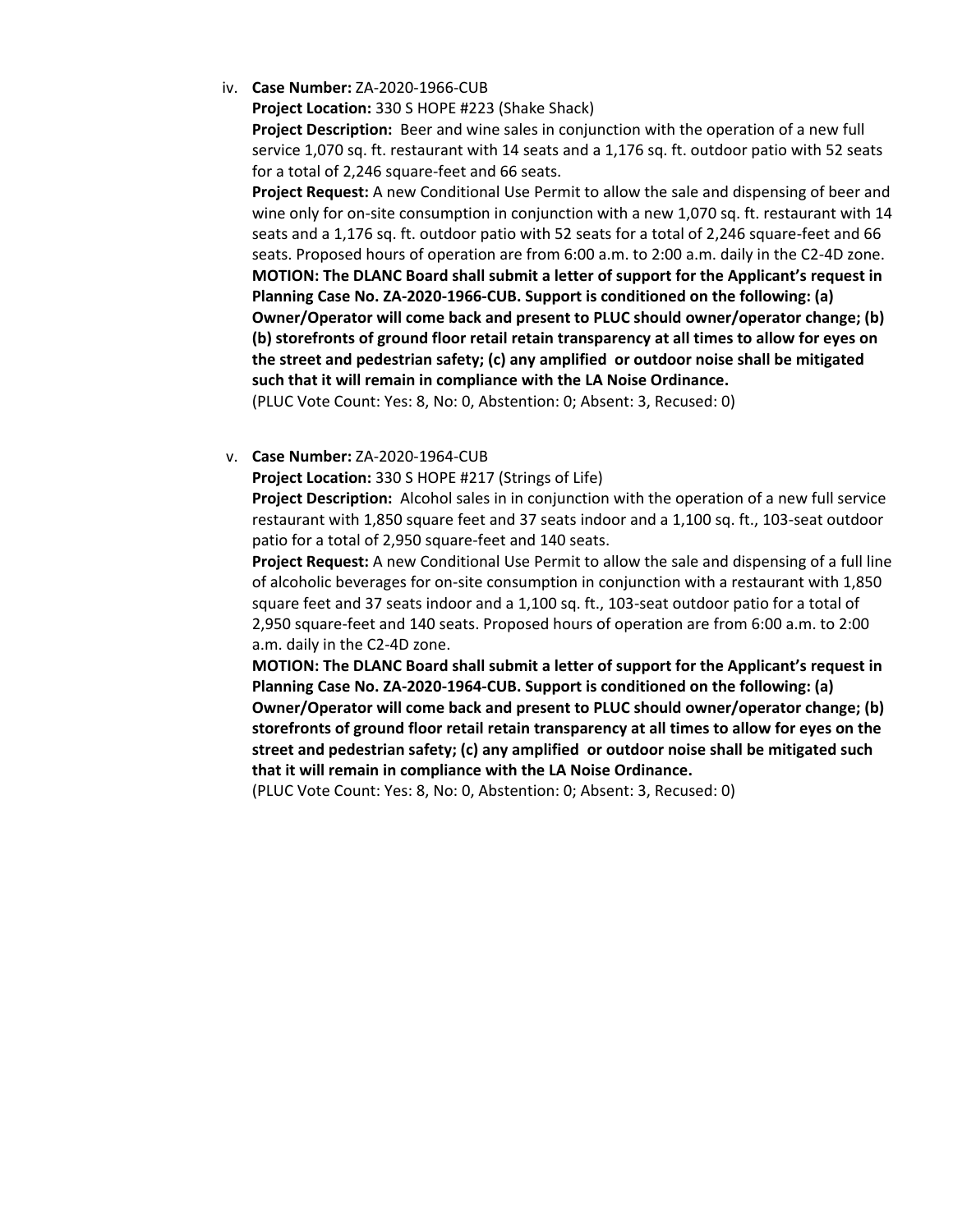vi. **Case Number:** ZA-2020-1962-CUB

**Project Location:** 330 S HOPE #312 (The Peak at Halo) **Project Description:** Alcohol sales in in conjunction with the operation of a private membership club for tenants only of the Brookfield property development at the Wells Fargo Center. The private membership club includes a commercial kitchen, dining room, lounge, breakroom, and an exercise room totaling 8,180 square feet and 194 seats. **Project Request:** A new Conditional Use Permit to allow the sale and dispensing of a full line of alcoholic beverages for on-site consumption in conjunction with the operation of a private membership club for tenants only of the Brookfield property development at the Wells Fargo Center. The private membership club includes a commercial kitchen, dining room, lounge, breakroom, and an exercise room totaling 8,180 square feet and 194 seats. Proposed hours of operation are from 6:00 a.m. to 2:00 a.m. daily in the C2-4D zone. **MOTION: The DLANC Board shall submit a letter of support for the Applicant's request in Planning Case No. ZA-2020-1962-CUB. Support is conditioned on the following: (a) Owner/Operator will come back and present to PLUC should owner/operator change; (b) storefronts of ground floor retail retain transparency at all times to allow for eyes on the street and pedestrian safety; (c) any amplified or outdoor noise shall be mitigated such that it will remain in compliance with the LA Noise Ordinance.**

(PLUC Vote Count: Yes: 8, No: 0, Abstention: 0; Absent: 3, Recused: 0)

- 14. Committee Reports
- 15. Officer Reports
- 16. General Public Comment The public is requested dial \*9, when prompted by the presiding officer, to address the Board on any agenda item before the Board takes an action on an item. Comments from the public on agenda items will be heard only when the respective item is being considered. Comments from the public on other matters not appearing on the agenda that are within the Board's jurisdiction will be heard during the General Public Comment period. Please note that under the Brown Act, the Board is prevented from acting on a matter that you bring to its attention during the General Public Comment period; however, the issue raised by a member of the public may become the subject of a future Board meeting. Public comments are limited to two minutes per speaker with a total time of ten minutes. (The chair, depending on number of speakers and time considerations, may change these parameters.)
- 17. Other Board Member Comments
- 18. Next Meeting [Tuesday August 11,2020]
- 19. Adjourn